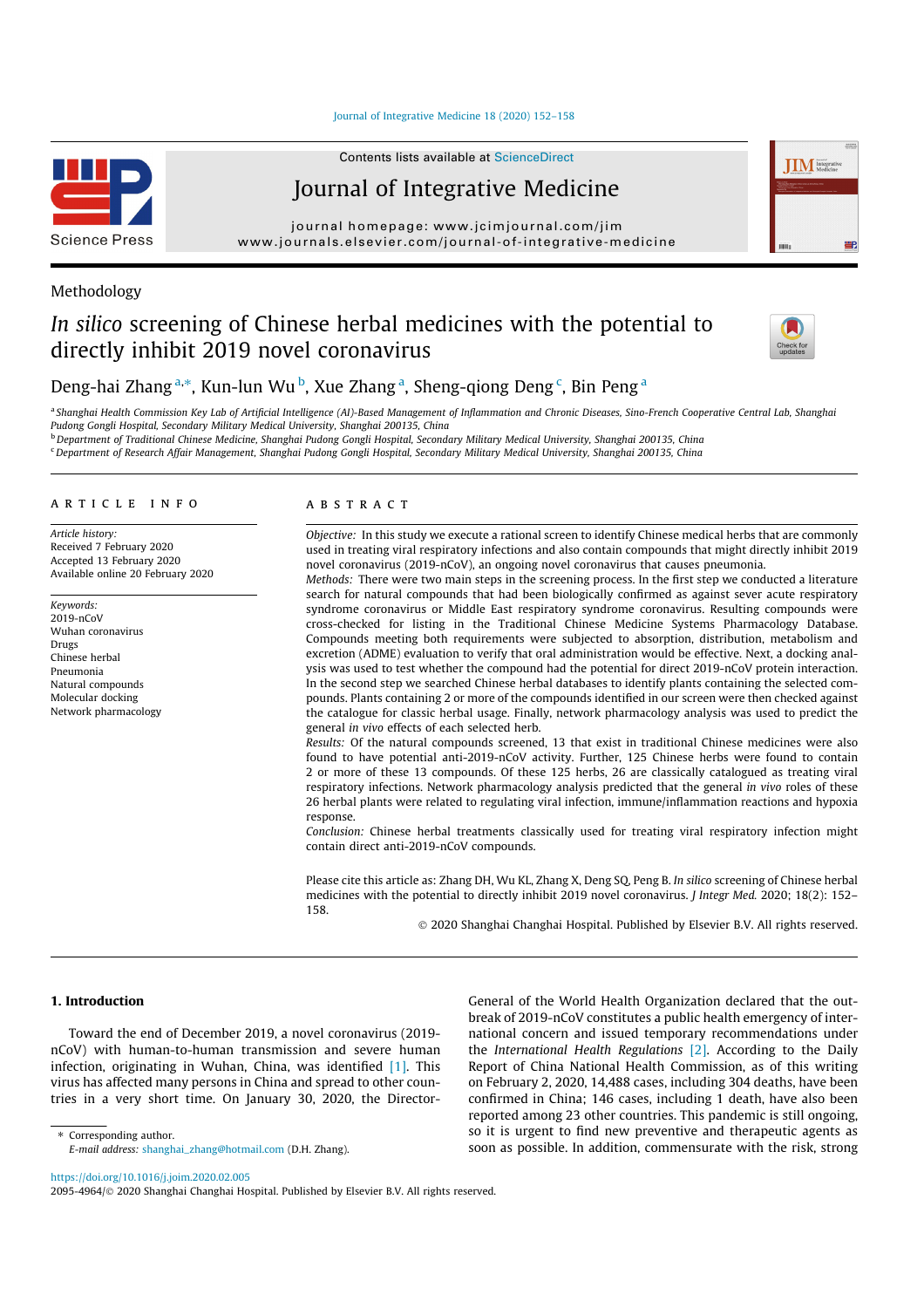measures for early detection, isolation and treatment of cases, as well as minimization of transmission through social interaction must be implemented.

While specific vaccines and antiviral agents are the most effective methods to prevent and treat viral infection, there are not yet effective treatments that target the 2019-nCoV. Development of these treatments may require months or years, meaning that a more immediate treatment or control mechanism should be found if possible. Herbs used in traditional Chinese medicine present a potentially valuable resource to this end. The effectiveness of herbal treatment to control contagious disease was demonstrated during the 2003 severe acute respiratory syndrome (SARS) outbreak [3]. As such, the Chinese government is encouraging the use of herbal plants in fighting this new viral pneumonia. However, the application of herbal treatment is mainly guided by the type of herb (based on the catalogue of classic literature on herbs) and the patient's symptoms or signs. There is often not enough information to predetermine whether the herbs in question can directly target the viral cause, in other words, herbal usage is generally not guided by viral pathology. We think more detailed knowledge about the direct antiviral effects of different plants would be greatly helpful to the doctors selecting them.

In fact, after the outbreak of SARS, many groups dedicated themselves to finding anti-coronavirus agents, including some natural compounds that exist in traditional Chinese herbal medicines [4–12]. The coronavirus encodes more than one dozen proteins, some of which are essential to viral entry and replication. Among these proteins, the most well-studied are papain-like protease (PLpro), 3C-like protease (3CLpro) and spike protein. Coronavirus PLpro not only processes the viral polypeptide onto functional proteins but is also a deubiquitinating enzyme that can dampen host anti-viral response by hijacking the ubiquitin (Ub) system. For example, SARS PLpro cleaves ISG15, a two-domain Ub-like protein, and Lys48-linked polyUb chains, releasing diUbLys48 products [13,14]. SARS-3CLpro is a cysteine protease indispensable to the viral life cycle [15]. Coronavirus spike protein uses angiotensinconverting enzyme 2 as a receptor to help the virus enter cells [16]. These three proteins make attractive targets for drug development.

Through in silico and biological processing, a series of small molecules, including those from natural compounds, have been screened and confirmed to directly inhibit these important proteins in SARS or Middle East respiratory syndrome (MERS) coronavirus [17–23]. The gene sequence of 2019-nCoV has been released, which suggests high similarities between the main proteins in this virus and those previously identified in SARS-Cov or MERS-Cov [24,25]. In this sense, previously reported anti-SARS-Cov or anti-MERS-Cov natural compounds may become a valuable guide to finding anti-coronavirus (2019-nCoV) herbal plants among the traditional Chinese herbs used to treat viral pneumonia.

It is a challenge to screen out the herbs containing anticoronavirus (2019-nCoV) compounds from the large number of those possibly being used for patients infected with this pathogen, especially in very short time. Here, we propose two principles to guide such work: oral effectiveness and traditional usage compatibility. The first principle refers to the fact that most Chinese herbal plants are orally ingested after boiling with water, meaning that the anti-coronavirus (2019-nCoV) ingredients in selected plants should be absorbable via oral preparation. The second principle recognizes that candidate plants should be consistent with the type classifications for traditional herbal usage, since type-guided applications are integral to herbal use, as mentioned above. Following these two principles, we used a 6-step selection process (3 for each principle), including drug-likeness, evaluation of oral bioavailability, molecular docking, network pharmacology analysis and other methods to identify herbs that have both a high possibility of containing effective anti-coronavirus (2019-nCoV) compounds and are classified as treating virus-caused respiratory infection.

#### 2. Materials and methods

#### 2.1. Literature search and compound selection

PubMed literature concerning natural compounds against SARS or MERS coronavirus activity was selected using the query ''coronavirus AND inhibitor AND (SARS OR MERS OR SARS-CoV OR MERS-CoV)." After careful reading of the studies returned by this search, the natural compounds that had biologically confirmed antiviral activities were compared with the Traditional Chinese Medicine Systems Pharmacology database (TCMSP, http://www. tcmspw.com/browse.php?qc=herbs), the Encyclopedia of Traditional Chinese Medicine (ETCM, http://www.nrc.ac.cn:9090/ ETCM/) and SymMap (https://www.symmap.org/). Natural compounds both associated with antiviral activity and contained in herbs were examined in the next step of our study.

#### 2.2. ADME screening of natural compounds

Since Chinese herbal treatments are always taken orally after boiling with water, an in silico integrative model of absorption, distribution, metabolism and excretion (ADME) was used to screen for natural compounds that may be bioactive via oral administration. The indices used for the screening include evaluation of oral bioavailability, Caco-2 permeability, drug-like value, and drug half-life. The threshold values indicating effectiveness for these four indices were  $> 30\% > -0.4$ ,  $> 0.18$  and  $> 3$  h, respectively, as recommended by Hu et al [26]. The values of these four indices can be obtained from the TCMSP database.

#### 2.3. Protein-molecular docking

We used molecular docking software AutoDock 4 to perform protein compound docking analysis, according to the following procedure: (1) We built three-dimensional (3D) structure files of the proteins of interest. We used the online server SWISS-MODEL (https://swissmodel.expasy.org/) to build the 3D structures of the proteins of interest by template-based modeling, these template structures being the reported 3D structures of the corresponding proteins from SARS-CoV. The models built were of Protein Data Bank (PDB) format. (2) To retrieve the required 3D structure files of compounds, the structure data file (SDF) format of compounds were retrieved from the PubChem website and then converted to PDB format by Discovery Studio. (3) AutoDock 4.2 was used to prepare PDBQT format files for target and ligand screening (Target. pdbqt and Ligand.pdbqt) and grid and docking parameter files (a.gpf and a.dpf). (4) Molecular docking was performed using Auto-Dock in Cygwin and finally the results were analyzed. The process and parameters used were detailed by Rizvi et al [27].

#### 2.4. Plant selection

Herbs were selected through three steps. (1) Primary selection: molecules chosen from the above steps were used as input for the TCMSP, ETCM and SymMap to search for plants containing that input and the plants were filtered by the numbers of antiviral compounds they contain. Those containing 2 or more antiviral compounds were selected for the next step. (2) Classic usage catalogue cross-reference: only herbs traditionally used to treat viral respiratory infection were retained for further study.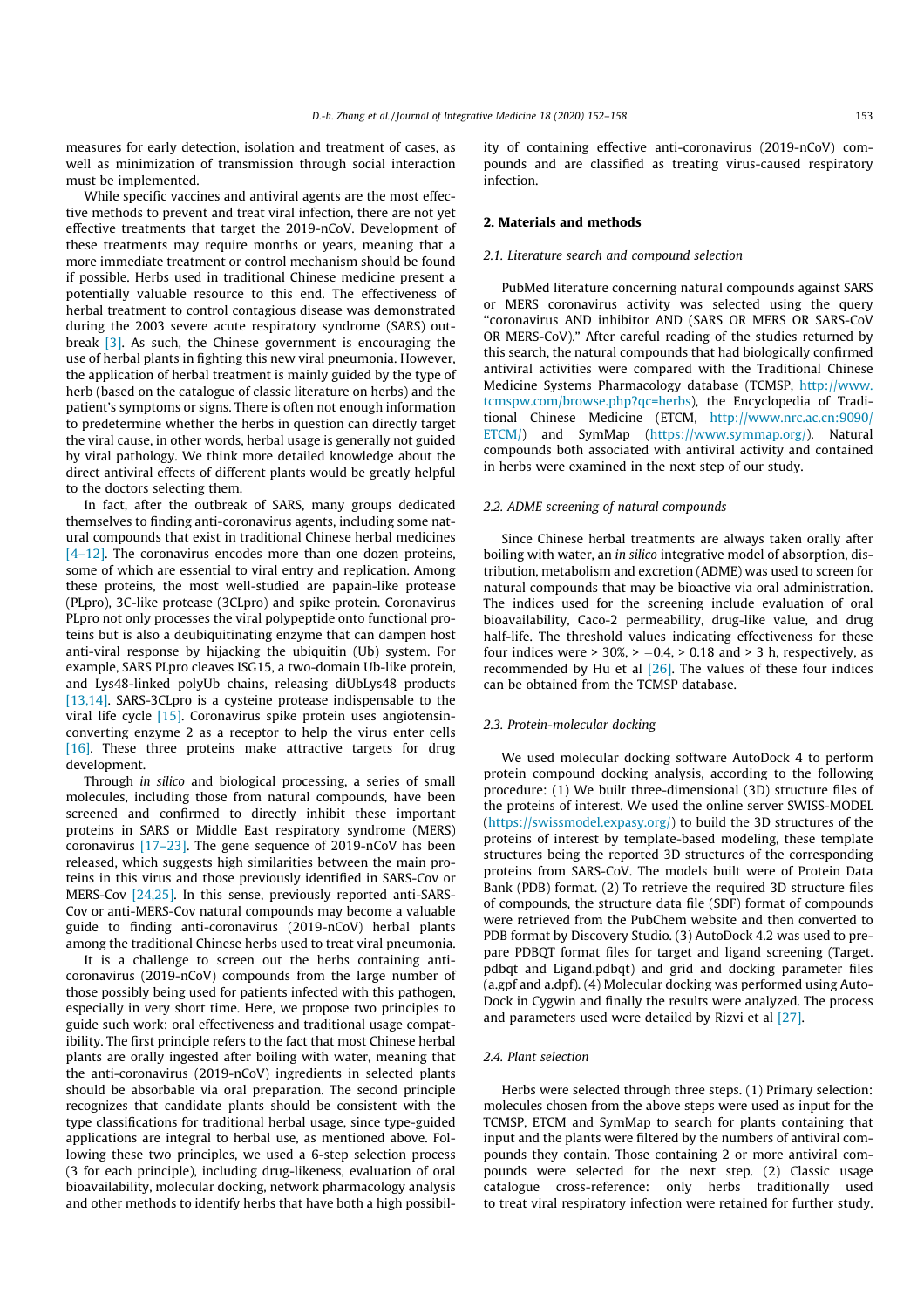(3) Predication of general effects in vivo with network pharmacology analysis, which is detailed as follows.

#### 2.5. Network pharmacology analysis

The TCMSP provided the main components of each herb and the protein targets for each component. We identified the reported chemical constituents for each plant in the final analysis and used the ADME indices listed above to find the orally absorbable and drug-like compounds for the plant. The protein targets of these compounds were downloaded from the TCMSP database. All protein targets for each individual plant were used as input for the String online server (https://string-db.org/) to perform protein– protein interaction analysis and pathway enrichment. Kyoto Encyclopedia of Genes and Genomes (KEGG) pathways enriched (with  $P < 0.01$ ) by the input were downloaded.

All data were processed using the statistical language R (3.6.2), unless otherwise specified.

# 3. Results

3.1. Overlapping of natural compounds biologically confirmed to be anti-SARS or anti-MERS coronavirus in literature and in Chinese herbal database

We received 261 hits from conducting our search in the PubMed database. After careful evaluation of the abstracts from these citations we downloaded and carefully analyzed the full text of 23 highly relevant papers. The natural compounds reported to have biologically confirmed anti-coronavirus activity were identified and then compared to the ingredients listed in three Chinese herbal databases. The result was 115 overlapping ingredients, which we used for further testing (Fig. 1).

#### 3.2. Filtration of compounds selected by ADME

The antiviral activities of the 115 natural compounds were reportedly confirmed with enzyme-based (cell-free) or cell-based experimental systems. To be utilized as a Chinese herbal medicine, they must be absorbable via oral prescription. Therefore, we

performed ADME screening for the 115 natural compounds, reducing the number of candidates to 13.

# 3.3. Docking between selected compounds and their reported targets

To perform the docking analysis, the 3D structure files of 2019 nCoV PLpro, 3CLpro and spike proteins were built based on the corresponding SARS-CoV templates, i.e., PDB 5e6j, 1uj1 and 6cad, respectively. Then, molecule-protein docking was carried out between the molecules and their reported targets. If the molecules were reported to inhibit viral entry, they were docked with spike proteins (Table 1). Each separate analysis returned positive results (Table 1, Fig. 2 and online supplementary Fig. S1), indicating the natural compounds we selected might directly inhibit 2019 nCoV. The molecules selected to target PLpro (M2, M3, M7, M9, M10, M11 and M13) mainly bound in the region between the thumb and palm domains, which might interfere with substrate entering this enzyme's active sites, located at the bottom of the two domains [29]. The molecules reported to inhibit 3CLpro (M1, M2, M3, M4, M5, M7, M8, M10, M11, M12 and M13) mainly entered the region between domains 2 and 3, and this region is important for 3CLpro to form a dimmer [30]. M6 was reported to inhibit viral entry, accordingly it bound the fusion cone of spike protein; this cone structure is important for viral membrane fusion [31] (Fig. 2 and online supplementary Fig. S1).

# 3.4. Selection of antiviral herbal plants

The 13 molecules passing the three-round selection process were then compared to the three Chinese herbal databases, and we found 230 herbs containing these molecules (online supplementary file Table S1). We then evaluated these herbs for those containing 2 or more of the 13 natural compounds, leaving 125 results. We cross-referenced the 125 results with the classic categorizations for herbal usage in the TCMSP database, finally choosing 11 types that are traditionally used to treat viral respiratory infections. There are 26 herbal plants within the 11 types. The timeframe during the course of a viral infection that each of these 26 herbal plants (Table 2) should be used was also documented by seeking advice from senior practitioners of traditional Chinese medicine. For example, plants catalogued as antipyretic detoxifying drugs,



Fig. 1. Workflow scheme. The work is divided into two main parts, natural compound selection and herbal plant selection. Each part consists of three steps. As detailed in the text, oral effectiveness is important in compound selection, while in the plant selection portion, the selected herbs should be compatible with the classic usages of herbal treatment in traditional Chinese medicine. TCMSP: Traditional Chinese Medicine Systems Pharmacology.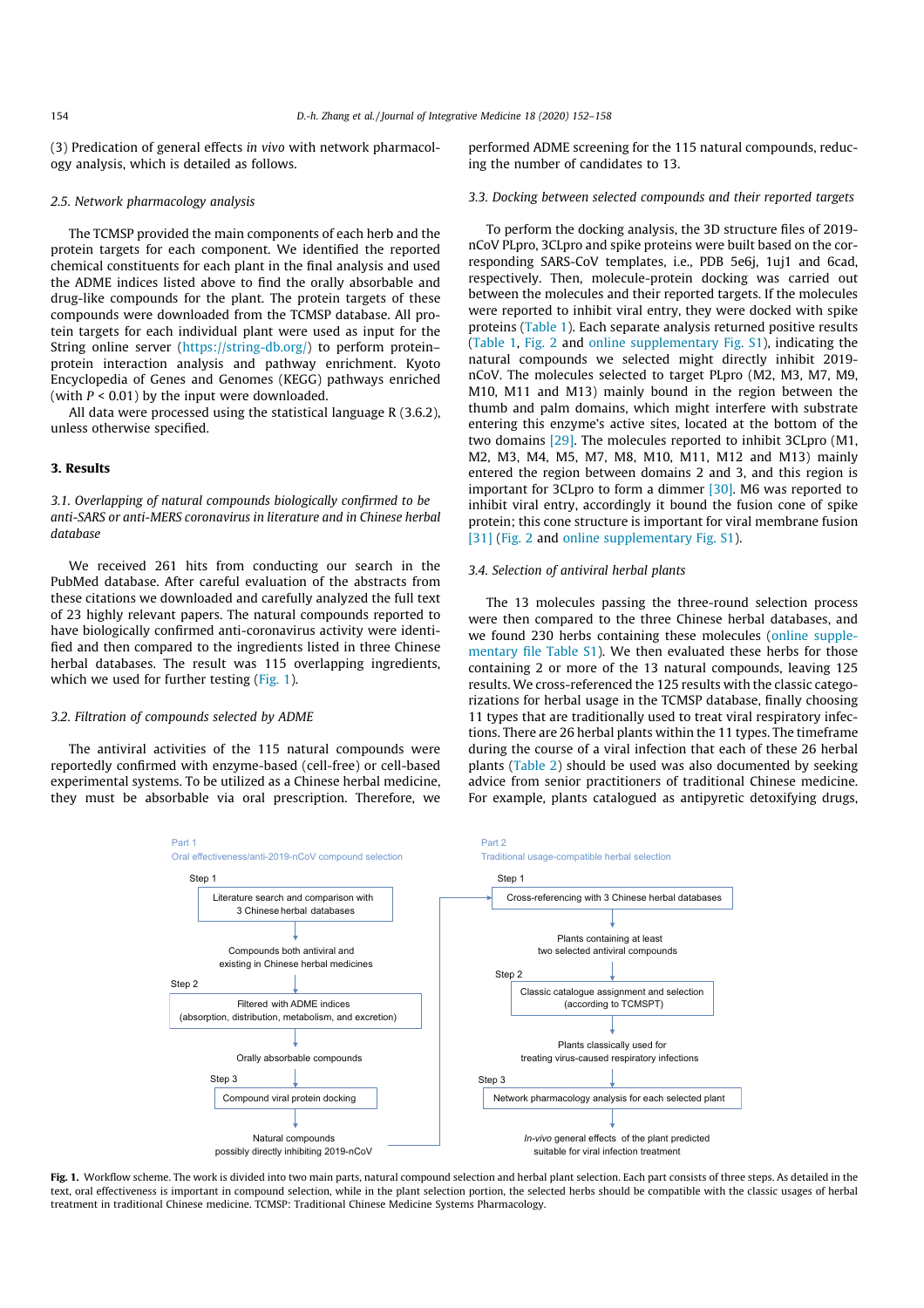| Tabl<br>e<br>ı |
|----------------|
|                |

| The molecules and their docking proteins, binding energy (kcal/mol). |  |  |  |  |
|----------------------------------------------------------------------|--|--|--|--|
|                                                                      |  |  |  |  |

| No.             | Molecular name                   | Targets or inhibition          | Reference | Docking (binding energy) |         |         |
|-----------------|----------------------------------|--------------------------------|-----------|--------------------------|---------|---------|
|                 |                                  |                                |           | PLpro                    | 3CLpro  | Spike   |
| M <sub>1</sub>  | Betulinic acid                   | Replication, 3CLpro            | [16]      | Undo                     | $-4.23$ | Undo    |
| M <sub>2</sub>  | Coumaroyltyramine                | PLpro and 3CLpro               | [11, 20]  | $-3.22$                  | $-4.18$ | Undo    |
| M <sub>3</sub>  | Cryptotanshinone                 | PLpro and 3CLpro               | [18]      | $-5.25$                  | $-6.23$ | Undo    |
| M <sub>4</sub>  | Desmethoxyreserpine              | Replication, 3CLpro, and entry | [6]       | Undo                     | $-3.52$ | Undo    |
| M <sub>5</sub>  | Dihomo- $\gamma$ -linolenic acid | 3CLpro                         | [7]       | Undo                     | $-3.88$ | Undo    |
| M <sub>6</sub>  | Dihydrotanshinone I              | Entry, and spike protein       | [28]      | Undo                     | Undo    | $-5.16$ |
| M <sub>7</sub>  | Kaempferol                       | PLpro and 3CLpro               | [11]      | $-2.15$                  | $-6.01$ | Undo    |
| M8              | Lignan                           | Replication, 3CLpro            | [16]      | Undo                     | $-4.27$ | Undo    |
| M <sub>9</sub>  | Moupinamide                      | PLpro                          | [20]      | $-3.05$                  | Undo    | Undo    |
| M <sub>10</sub> | N-cis-feruloyltyramine           | PLpro and 3CLpro               | [11, 20]  | $-3.11$                  | $-4.31$ | Undo    |
| M11             | Ouercetin                        | PLpro and 3CLpro               | 120       | $-4.62$                  | $-6.25$ | Undo    |
| M12             | Sugiol                           | Replication, 3CLpro            | 116       | Undo                     | $-6.04$ | Undo    |
| M13             | Tanshinone IIa                   | PLpro and 3CLpro               | [18]      | $-5.02$                  | $-5.17$ | Undo    |

3CLpro: 3C-like protease; PLpro: papain-like protease.



Fig. 2. Docking between selected natural compounds and their reported targets. A. PLpro and natural compound M2; B. 3CL and M1; C. Spike and M6. Docking is performed with AutoDock 4 which is detailed in Materials and Methods. The protein structure files are listed in Table 1. Protein domains are shown in different colors, while natural compounds are shown in dark yellow. The amino acids labeled were those interacting with compound. 3CLpro: 3C-like protease; PLpro: papain-like protease.

qi-reinforcing drugs, antitussive antiasthmatics, pungent cool diaphoretics and phlegm-resolving medicines may all be used throughout the course of infection, whereas drugs belonging to the interior warming group may be best utilized in prevention.

# 3.5. Network analysis of possible effects or mechanisms

Each of the potentially effective herbal remedies contains many ingredients in addition to the antiviral ones found here. Thus, the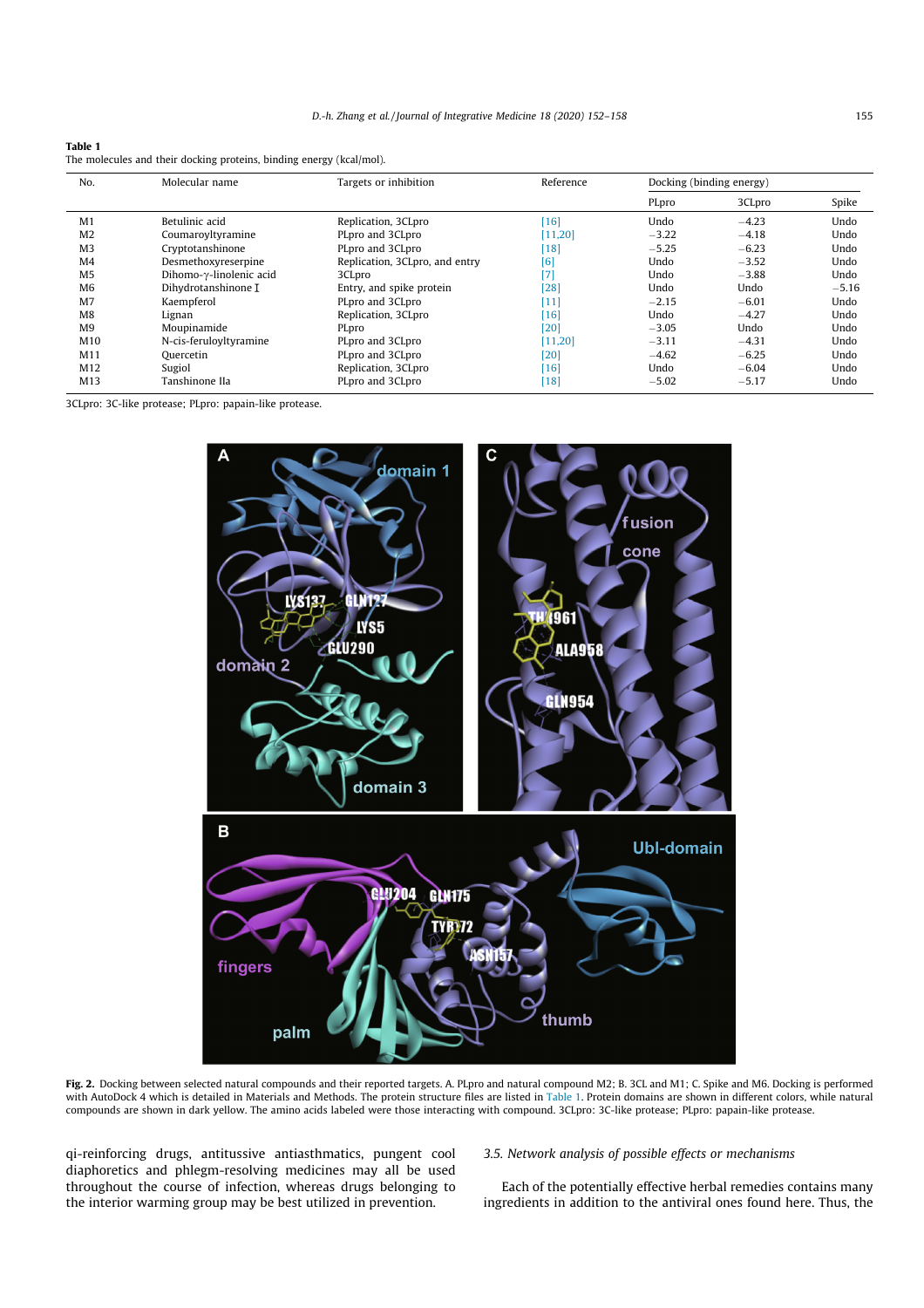#### Table 2

The 26 Chinese herbals screened and the possible time for usage.

| No. | Herbal name                      |         | Number*        | Classic catalogue                          |         | Time to use      |
|-----|----------------------------------|---------|----------------|--------------------------------------------|---------|------------------|
|     | Latin                            | Chinese |                | Latin/English                              | Chinese |                  |
|     | Forsythiae fructus               | 连翘      | 3              | Antipyretic detoxifying                    | 清热解毒药   | Full course      |
| 2   | Licorice                         | 甘草      | 3              | Qi-reinforcing                             | 补气药     | Full course      |
| 3   | Mori cortex                      | 桑白皮     | 3              | Antitussive antiasthmatics                 | 正咳平喘药   | Full course      |
|     | Chrysanthemi flos                | 菊花      | 2              | Pungent cool diaphoretics                  | 辛凉解表药   | Full course      |
| 5   | Farfarae flos                    | 款冬花     | $\overline{2}$ | Antitussive antiasthmatics                 | 止咳平喘药   | Full course      |
| 6   | Lonicerae japonicae flos         | 金银花     | 2              | Antipyretic-detoxifying drugs              | 清热解毒药   | Full course      |
|     | Mori follum                      | 桑叶      | 2              | Pungent cool diaphoretics                  | 辛凉解表药   | Full course      |
| 8   | Peucedani radix                  | 前胡      | 2              | Phlegm-resolving medicine                  | 化痰药     | Full course      |
| 9   | Rhizoma fagopyri cymosi          | 金荞麦     | 2              | Antipyretic detoxifying                    | 清热解毒药   | Full course      |
| 10  | Tamaricis cacumen                | 西河柳     | 3              | Pungent-warm exterior-releasing medicine   | 辛温解表药   | Early            |
| 11  | Erigeron breviscapus             | 灯盏细辛    | $\overline{2}$ | Pungent-warm exterior-releasing medicine   | 辛温解表药   | Early            |
| 12  | Radix bupleuri                   | 柴胡      | $\overline{2}$ | Pungent cool diaphoretics                  | 辛凉解表药   | Early            |
| 13  | Coptidis rhizoma                 | 黄连      | $\overline{2}$ | Heat-clearing and dampness drying medicine | 清热燥湿药   | Middle           |
| 14  | Houttuyniae herba                | 鱼腥草     | 2              | Antipyretic-detoxifying                    | 清热解毒药   | Middle           |
| 15  | Hoveniae dulcis semen            | 枳椇子     | 2              | Antipyretic-detoxifying                    | 清热解毒药   | Middle           |
| 16  | Inulae flos                      | 旋覆花     | 2              | Phlegm resolving medicine                  | 化痰药     | Middle           |
| 17  | Eriobotryae folium               | 枇杷叶     | 3              | Antitussive antiasthmatics                 | 正咳平喘药   | Middle and later |
| 18  | Hedysarum multijugum maxim.      | 黄芪      | 3              | Qi-reinforcing                             | 补气药     | Middle and later |
| 19  | Lepidii semen descurainiae semen | 葦荒子     | 3              | Antitussive antiasthmatics                 | 止咳平喘药   | Middle and later |
| 20  | Ardisiae japonicae herba         | 矮地茶     | 2              | Antitussive antiasthmatics                 | 正咳平喘药   | Middle and later |
| 21  | Asteris radix et rhizoma         | 紫菀      | 2              | Antitussive antiasthmatics                 | 正咳平喘药   | Middle and later |
| 22  | Euphorbiae helioscopiae herba    | 怪漆      | $\overline{2}$ | Diuretic dampness-excreting                | 利水渗湿药   | Middle and later |
| 23  | Ginkgo semen                     | 白果      | 2              | Antitussive antiasthmatics                 | 正咳平喘药   | Middle and later |
| 24  | Anemarrhenae rhizoma             | 知母      | 3              | Fire-purging                               | 清热泻火药   | Later            |
| 25  | Epimrdii herba                   | 浮羊藿     | 2              | Yang-reinforcing                           | 补阳药     | Later            |
| 26  | Fortunes bossfern rhizome        | 贯众      | 2              | Warming interior                           | 温里药     | Prevention       |

\* The number of antiviral natural compounds contained in the plant.

general effects of each plant should be examined by combining the effects of all of the orally absorbable and biologically active ingredients in it. To evaluate the possible general in vivo effects of each of our identified herbs, we used the ADME indices listed above to examine each of the orally absorbable and drug-like ingredients recorded in the TCMSP database for each plant. We then extracted the target proteins for each ingredient which had passed the screening process. All proteins belonging to a single plant were combined as input on the online protein–protein interaction analysis server, String, to find the pathway enrichment.

For the 26 herbs, about 1/3 of the top 30 KEGG-enriched pathways (mean = 11) were related to regulating viral infection, immune/inflammatory reactions and hypoxia response, indicating that they are potentially effective treatments for viral respiratory infection (Fig. 3 and online supplementary Fig. S2). Note that some of the herbal plants selected here had been reported to be effective for SARS-CoV infection in 2003 (online supplementary Table S2).

# 4. Discussion

In this work, we undertook a multiple step selection process and screened out 26 herbal plants with a high probability of directly inhibiting the novel coronavirus (2019-nCoV), possibly providing instant help in the prevention and treatment of the pneumonia that it can cause. While mainly in China at this point, viral spread is ongoing and has affect persons worldwide.

Two principles guided our screening work. The first is that the anti-coronavirus (2019-nCoV) components contained in the source plants should be absorbable via oral prescription. This principle requires that the herbs selected should contain biologically proven anti-coronavirus (2019-nCoV) ingredients, and that these natural compounds should pass the drug-likeness and oral bioavailability evaluations. Therefore, we conducted a three-step screening process. First, we extracted natural compounds verified in PubMed as being effective in treating SARS or MERS coronavirus and then

cross-checked these compounds in the Chinese herbal databases. There were 115 overlapping compounds. This method was an expeditious way to identify natural components both preexisting in Chinese herbal treatment and having a high possibility of anti-coronavirus (2019-nCoV) activity. This is important, as the anti-coronavirus effects of the selected compounds have been biologically confirmed, and the genetic similarities between coronavirus (2019-nCoV) and SARS or MERS coronavirus are high [24,25].

The anti-coronavirus effects of the natural compounds screened by the above method have been mainly confirmed in vitro by direct loading onto cultured cells, thus it does not guarantee their effectiveness in vivo, especially with oral preparation—the principal way in which Chinese herbals are administered. Therefore, to meet the first principle, we ran ADME filters on the natural compounds selected by 4 indices, as used by Hu et al.  $[26]$ . Among the 115 compounds highlighted by our first step, only 13 passed this screening, showing the necessity of such a test.

The novel coronavirus has some mutations when compared to SARS or MERS coronavirus, so the natural compounds effectiveness against the two previous coronaviruses might not be present in the new virus. To reduce this risk, and as the third step of our first principle, we reconstructed the 3D structure of the new coronavirus using the reported structures of SARS and MERS coronavirus proteins as a guide, and then used molecular docking technology to simulate whether the 13 natural compounds selected could combine with the structures we constructed for the new coronavirus proteins. All 13 compounds could bind to the proteins as predicted for the new coronavirus. We believe that the high success rate of our docking screening was due to the high genetic similarity between the new coronavirus and the SARS or MERS virus [24,25].

Our second principle for screening should also be emphasized and elaborated upon. It states that the selected herbal plants must conform to traditional usages. There are many kinds of Chinese herbs that have been used for thousands of years. Based on this rich history and experience, Chinese herbal medicines are divided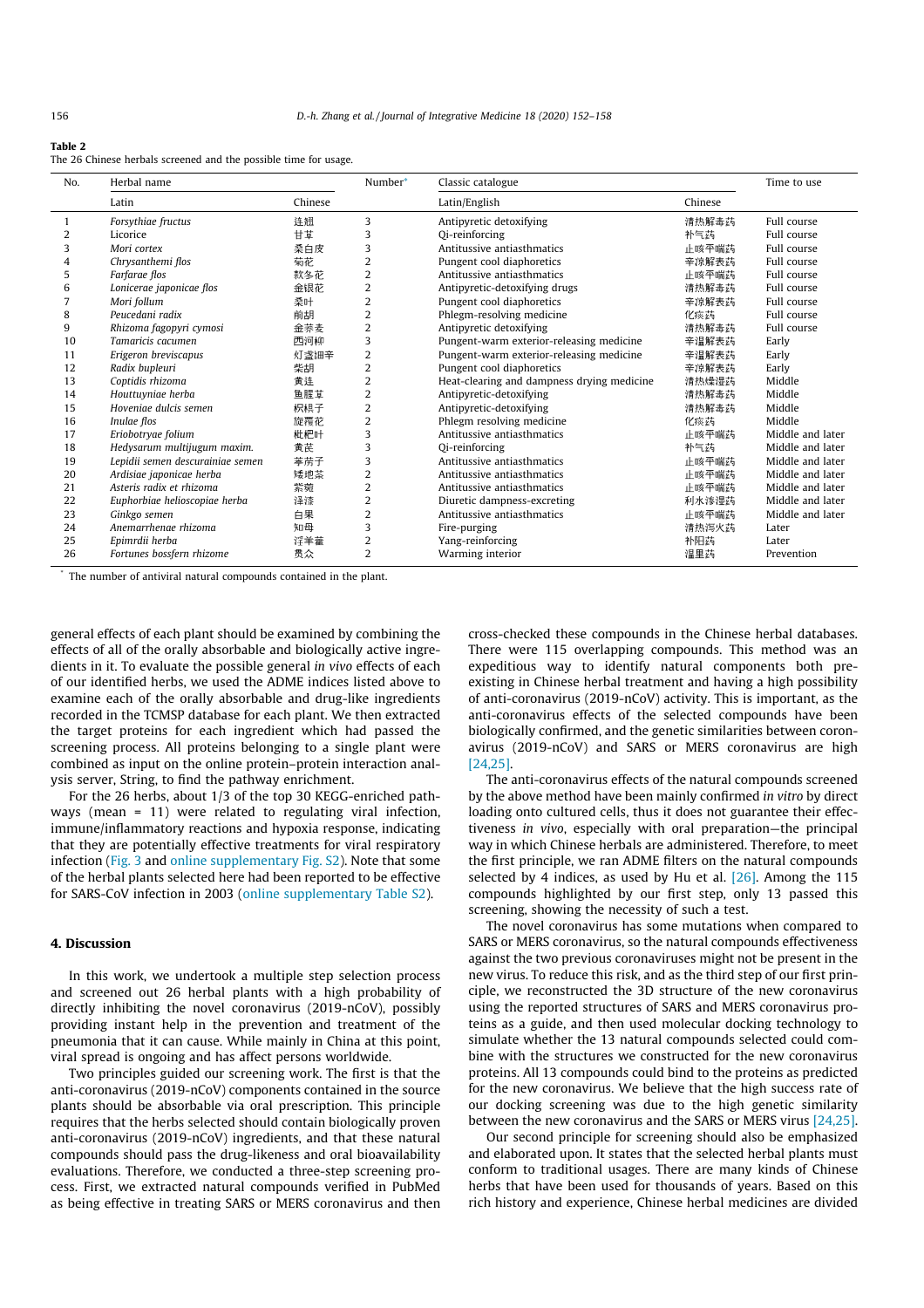

Forsythiae Fructus (连翘)

Fig. 3. Kyoto Encyclopedia of Genes and Genomes pathways enriched for the herb Forsythiae Fructus in network pharmacology analysis. The top 30 pathways are shown. The blue, red and green bars represent the pathways related to viral infection, immune/inflammation response, and hypoxia response, respectively. EGFR: epidermal growth factor receptor; AGE: advanced glycation end product; RAGE: receptor for AGE.

into different types, each type dedicated to certain kinds of diseases. Ignoring these grouping guidelines can lead to serious side effects. Therefore, as a further condition for the medicine screened here, we verified that they have been routinely used to treat viral pneumonia. To meet this principle, we conducted another threestep screening process for the herbal plants.

First, we searched the Chinese medicine database for herbs containing the 13 natural compounds identified. Herbs containing at least 2 of these potentially useful compounds were selected, and a total of 125 herbal plants were identified. The second step in targeted plant selection was based on type classification. Of the 125 results, only 26 herbs were found to be routinely used in treating viral respiratory infection.

Finally, network pharmacological analysis was performed to predict the possible therapeutic effects of these 26 plants. Because Chinese herbal medicines contain many ingredients, and multiple absorbable ingredients might exert their effects on the body, the general effects of herbs may be dictated by all of the absorbable ingredients they contain. With this consideration in mind, we extracted the recorded ingredients of each of the plants selected from the Chinese medicine database and screened these ingredients for drug-likeness and oral availability (via ADME filter) [26,32]. The target proteins of all ingredients passing ADME selection were used for network enrichment to predict the general effects of the herbal plants. For all the plants analyzed, nearly half of the top 30 pathways enriched in KEGG are related to antiviral, immune/inflammatory responses and hypoxia response indicating that these herbs are suitable for anti-viral usage. In fact, some of the herbal plants selected here had been reported effective in against SARS-CoV infection in 2003 (online supplementary Table S2). We thought that the general antiviral and immune/inflammation effects predicted for the 26 plants are correlated with the fact that these plants were selected according to Chinese herbal type classifications.

Of course, it should be pointed out that Chinese herbs that have not been identified through this screening process may still have beneficial effects. Further, considering that the biologically validated natural compounds reported in the literature cannot cover all antiviral natural compounds, and the natural compounds included in the Chinese medicine database are not complete, the process that we have followed may have excluded herbs that would be well suited to this treatment. Nevertheless, the purpose of this screening was to provide a rational approach for selecting Chinese herbal medicines with a high potential efficacy in treating 2019-nCoV and related viruses. The specific dosage and usage of each herb should be determined based on patients' manifestations. Finally, the key step in this screening was molecular docking. The 3D structures of the proteins used here are based on reported gene sequences. If the virus mutates during transmission, a new screening is recommended.

In conclusion, this work has identified several Chinese medicinal plants classified as antiviral/pneumonia-effective that might directly inhibit the novel coronavirus, 2019-nCoV. Additionally, we propose screening principles and methods which may provide guidance in screening antiviral drugs from other natural drug databases.

#### Author contributions

DZ conceived the study, participated in its design, coordination, and all the work processes. KW participated in herbal selection. XZ participated in data collection and network pharmacology analysis. SD helped to collect data. BP helped to draft the manuscript.